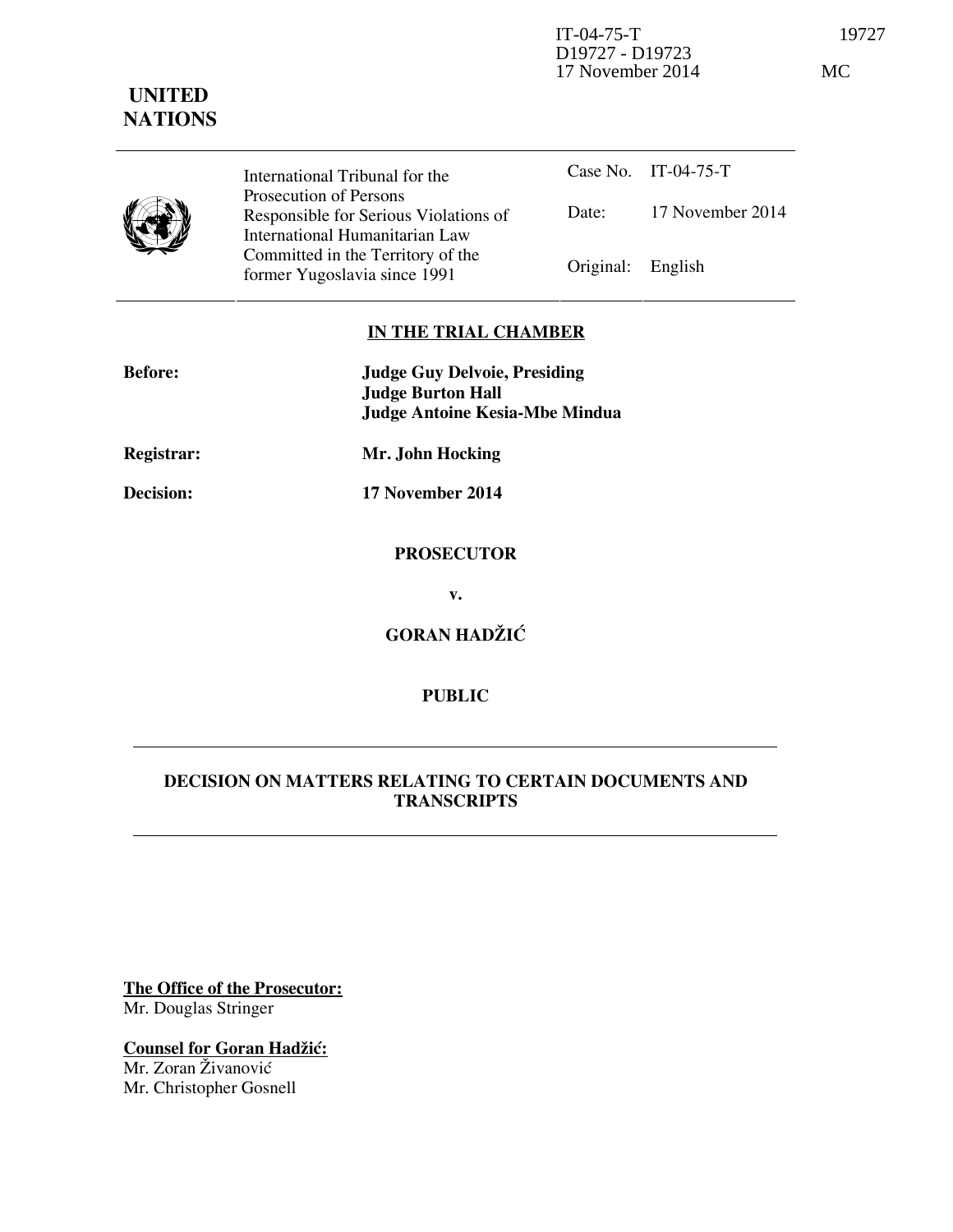1. **THIS TRIAL CHAMBER** of the International Tribunal for the Prosecution of Persons Responsible for Serious Violations of International Humanitarian Law Committed in the Territory of the former Yugoslavia since 1991, pursuant to Rules 54, 78, and 89 of the Tribunal's Rules of Procedure and Evidence ("Rules"), hereby renders a decision on the following:

2. On 14 July 2014, after being asked a question on direct examination, Goran Hadžić stated that he could explain further in open session, but did not want to put his family at any risk and "[would] not know whether [he could] say it in open session".<sup>1</sup> Hadžić's response to Defence counsel's question was thereafter given in private session.<sup>2</sup> The Prosecution later requested the lifting of the confidentiality of this portion of Hadžić's testimony at T. 9774 (line 2) through T. 9774 (line 17).<sup>3</sup> On 15 July 2014, the Defence informed the Trial Chamber that it would need to look into the matter further before it stated its position on the Prosecution's request.<sup>4</sup> On 16 July 2014, the Defence stated, without providing reasons for its position, that the transcript lines in question should remain confidential.<sup>5</sup> By virtue of Rule 78 of the Rules, all proceedings before the Tribunal shall be public unless there are exceptional reasons for keeping them confidential.<sup>6</sup> The Trial Chamber does not consider a general statement of risk to one's family, without more detailed submissions, an exceptional basis warranting the confidentiality of this segment of Hadžić's testimony. The Trial Chamber finds that the Defence has not provided the requisite exceptional reasons and hereby orders that the testimony at T. 9774 (line 2) through T. 9774 (line 17) and the corresponding audio-visual be made public.

3. On 31 July 2014, the Prosecution filed a motion seeking leave: (i) to replace the English translations currently in eCourt with revised translations for the following exhibits: P00037, P00183, P00194.140, P00195.140, P00372, P00388, P01522, P01715, P01718, P01742, P01834, P01956, P02164, P02954.2913, L00021, L00055, and L00057;<sup>7</sup> (ii) to substitute the English and BCS transcripts of P00212.140, a video, with revised transcripts that cover only the relevant portion of the video; $^{8}$  (iii) to place the pages of the BCS original and the English translation of P00998 in the correct order by uploading a revised version of the document and its English translation into

 $\overline{a}$  $<sup>1</sup>$  Hearing of 14 July 2014, T. 9773 (confidential).</sup>

<sup>2</sup> Hearing of 14 July 2014, T. 9773-9774 (confidential).

 $3$  Email from the Prosecution to Trial Chamber and the Defence, 14 July 2014. The corresponding transcript references for the French transcripts can be found at T. 9774 (line 10) through T. 9774 (line 28). Email from the Prosecution to the Trial Chamber and the Defence, 16 July 2014.

<sup>4</sup> Hearing of 15 July 2014, T. 9853-9854. *See also* Email from the Defence to Trial Chamber and the Prosecution, 15 July 2014.

<sup>&</sup>lt;sup>5</sup> Hearing of 16 July 2014, T. 9855-9856.

<sup>&</sup>lt;sup>6</sup> See Prosecutor v. Milan Lukić and Sredoje Lukić, IT-98-32/1-AR65.1, Decision of Defence Appeal Against Trial Chamber's Decision on Sredoje Lukić's Motion for Provisional Release, 16 April 2007, fn. 2.

<sup>7</sup> Prosecution Motion to Substitute or Augment Translations of Several Exhibits, 31 July 2014 ("Motion to Substitute or Augment Translations"), paras 1-18, 22. 8 Motion to Substitute or Augment Translations, para. 19.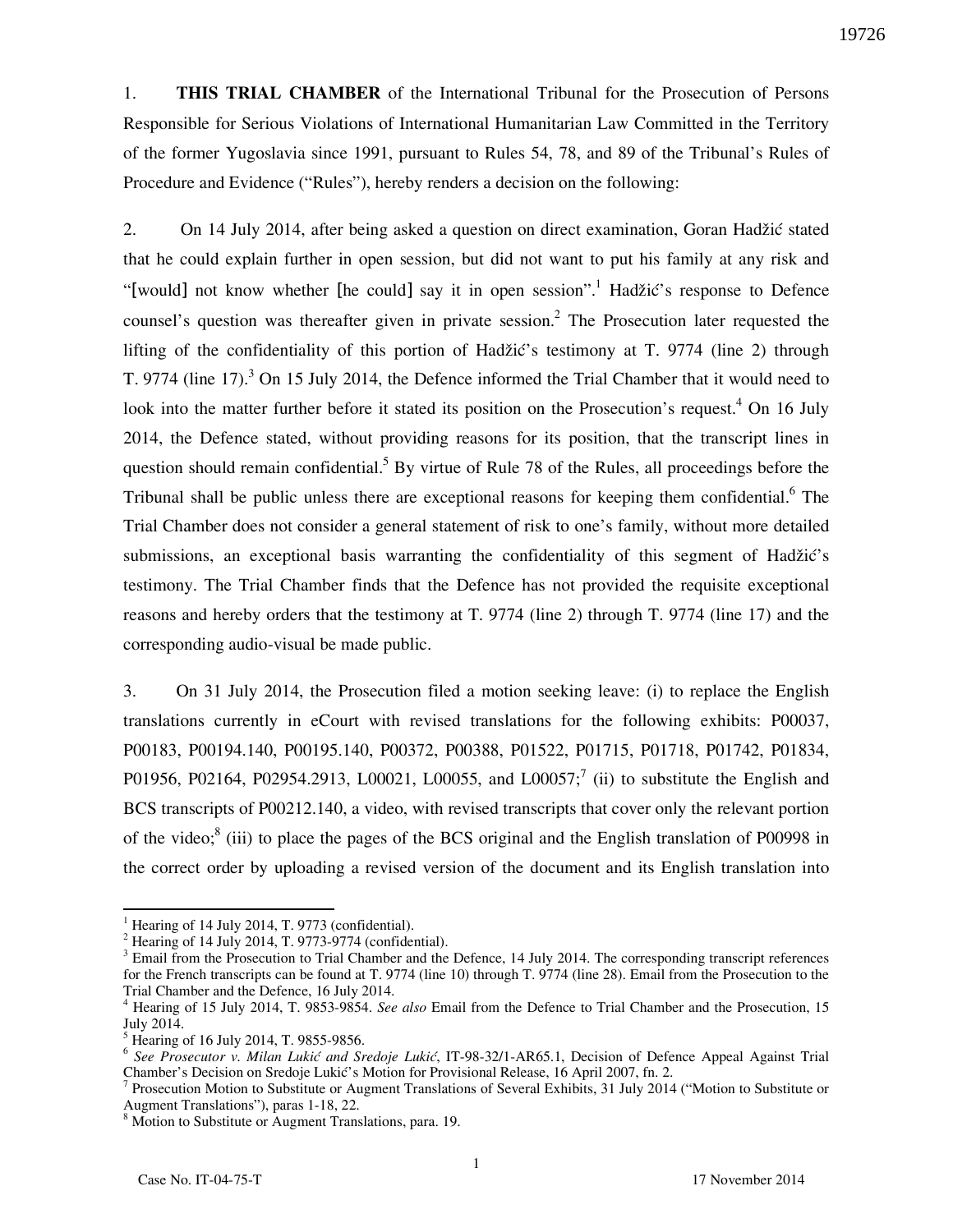eCourt;<sup>9</sup> and (iv) to substitute the BCS version of P00196.140 with a more legible version of the original document<sup>10</sup> (collectively, "Requests"). No response was filed by the Defence. The Trial Chamber hereby grants the Requests. $^{11}$ 

4. On 14 August 2014, the Prosecution filed a motion seeking modification of a redaction order relating to a hearing held on 9 July 2014.<sup>12</sup> The Prosecution requests that the Trial Chamber lift the confidentiality of the testimony at T. 9604 (lines 24-25) and T. 9605 (lines 1-20) as it is unrelated to the confidential exhibit  $D00127$ <sup>13</sup>. No response was filed by the Defence. The Trial Chamber hereby grants the Motion and orders that the testimony at T. 9604 (lines 24-25) and T. 9605 (lines  $1-20$ )<sup>14</sup> and the corresponding audio-visual be made public.

5. On 15 August 2014, the Prosecution filed a motion requesting that D00149, D00150, D00154, D00155, D00156, D00158, D00160, D00161, D00162, D00163, D00164, D00165, D00166, D00167, D00168, D00169, D00170, D00171, and D00172 (collectively, "Exhibits") be marked for identification (MFI) until the Defence obtains full translations of the Exhibits.<sup>15</sup> The Prosecution further requested that it be permitted to reserve additional time for cross-examination of Goran Hadžić on any additional information contained in the revised translations.<sup>16</sup> On 29 August 2014, the Defence filed a motion requesting leave to replace the partial translations of the Exhibits with complete translations.<sup>17</sup> On 10 September 2014, the Prosecution responded that it did not object to the new translations being uploaded to eCourt.<sup>18</sup> The Trial Chamber hereby grants the Defence's request to replace the English translations of the Exhibits with the new translations<sup>19</sup> and

<sup>&</sup>lt;sup>9</sup> Motion to Substitute or Augment Translations, para. 20.

<sup>&</sup>lt;sup>10</sup> Motion to Substitute or Augment Translations, para. 21.

<sup>&</sup>lt;sup>11</sup> The corresponding revised translations can be found under the following Doc IDs: 0466-4539-ET1 (P00037), 0201-1727-ET-REV (P00183), Y034-6031-ET (P00194.140), 0088-7070-ET REV (P00195.140), 0683-9204-ET1 (P00372), ET 0100-2893 REV (P00388), ET 0100-2920 REV (P01522), 0683-8723-ET1 (P01715), 0683-8973-ET1 (P01718), 0216-9504 ET (P01742), 0280-4739-ET1 (P01834), V000-1282 ET (P01956), 0683-9313-ET1 (P02164), 0036-4339 EDT (P02954.2913), 0089-0434 ET REV (L00021), 0216-6105 ET REV (L00055), 0280-9329 ET REV (L00057), BCS V000-1449 0729-0832 REV and ET V000-1449 0729-0832 REV (P00212.140), 0414-4430-1 and 0414-4430-ET-1 (P00998), and 0088-7070-1 (P00196.140).

<sup>&</sup>lt;sup>12</sup> Prosecution's Motion for Modification to Redaction Order Issued on 25 July 2014 (confidential), 14 August 2014 ("Motion"). *See also* Order to Redact the Public Transcript and the Public Broadcast of a Hearing, 21 July 2014.

 $13$  Motion, paras 1-4.

<sup>&</sup>lt;sup>14</sup> The corresponding transcript references for the French transcripts can be found at T. 9604 (lines 14-28) and T. 9605 (lines 1-10). Email from the Prosecution to the Trial Chamber and the Defence, 21 October 2014.

<sup>&</sup>lt;sup>15</sup> Prosecution Motion Seeking Marked for Identification Status for Partially Translated Defence Exhibits Admitted on 17 July 2014, 15 August 2014 ("Motion Seeking MFI Status for Partially Translated Defence Exhibits"), paras 2-3.

<sup>&</sup>lt;sup>16</sup> Motion Seeking MFI Status for Partially Translated Defence Exhibits, paras 4-5.

<sup>&</sup>lt;sup>17</sup> Defence Motion to Replace Partial with Complete Translations of Defence Exhibits Admitted on 17 July 2014, 29 August 2014, para. 1.

<sup>&</sup>lt;sup>18</sup> Prosecution Response to Defence Motion to Replace Partial with Complete Translations of Defence Exhibits Admitted on 17 July 2014, 10 September 2014.

<sup>&</sup>lt;sup>19</sup> The corresponding complete translations can be found under the following Doc IDs: 1D11-3455 (D00149), 1D11-3457 (D00150), 1D11-3459 (D00154), 1D11-3462 (D00155), 1D11-3464 (D00156), 1D11-3466 (D00158), 1D11-3469 (D00160), 1D11-3471 (D00161), 1D11-3474 (D00162), 1D11-3476 (D00163), 1D11-3480 (D00164), 1D11-3493 (D00165), 1D11-3496 (D00166), 1D11-3499 (D00167), 1D11-3501 (D00168), 1D11-3483 (D00169), 1D11-3486 (D00170), 1D11-3489 (D00171), and 1D11-3491 (D00172).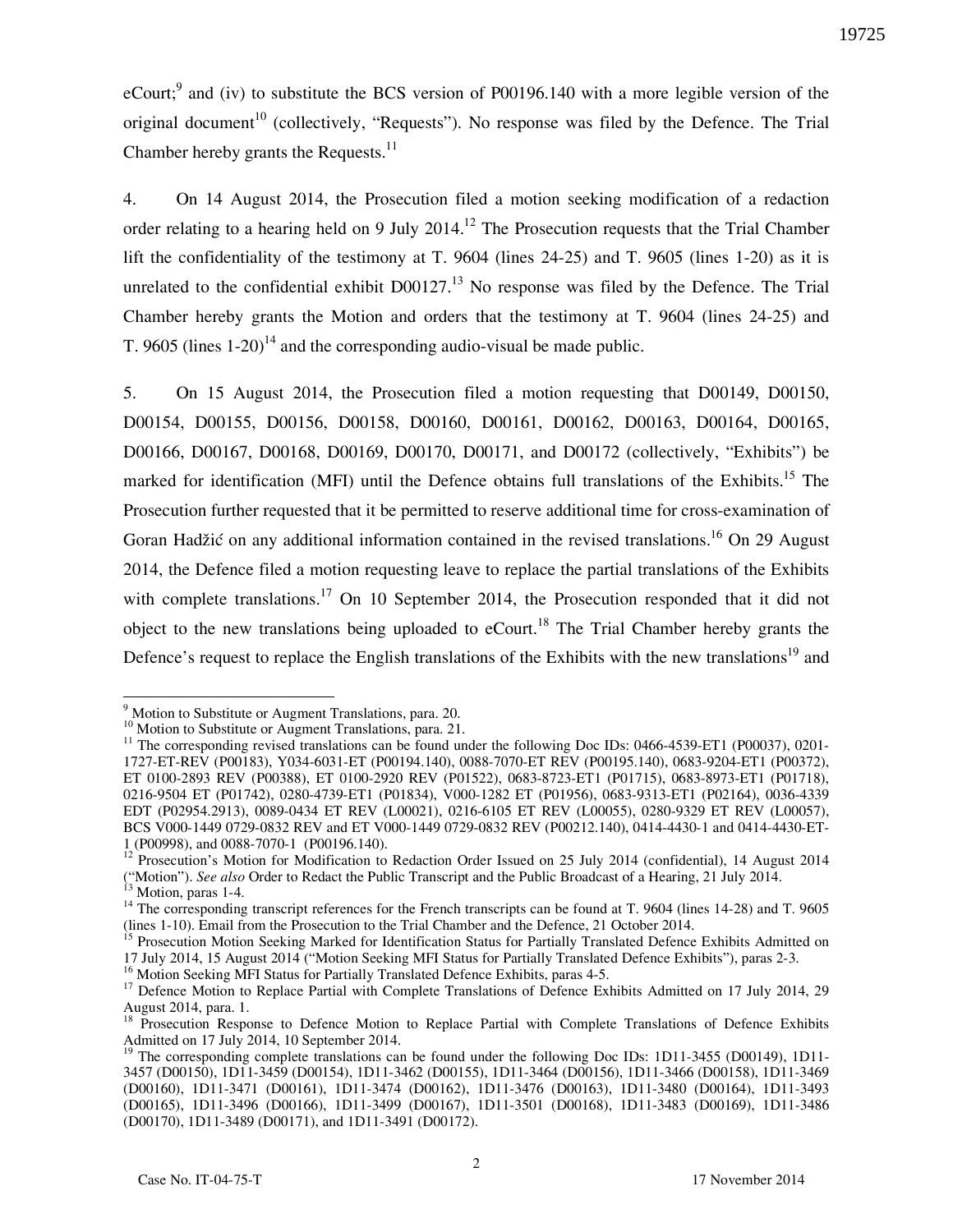accordingly considers the Prosecution's request to MFI the Exhibits to be moot. The Trial Chamber notes that the new translations were available to the Prosecution before the completion of Goran Hadžić's testimony, and the Prosecution requested and was granted additional time for crossexamination.<sup>20</sup> The Trial Chamber therefore considers the Prosecution request to reserve additional time for cross-examination also to be moot.

6. On 5 September 2014, the Defence filed a motion requesting the replacement of the translation of D00030 with a corrected version provided by CLSS.<sup>21</sup> On 19 September 2014, the Prosecution responded that it did not object to the Defence's request.<sup>22</sup> The Trial Chamber hereby grants the Defence leave to replace the translation of D00030 currently in eCourt with the corrected version provided by  $CLSS.<sup>23</sup>$ 

7. On 19 September 2014, the Defence filed a motion requesting the admission of Rule 65 *ter*  numbers 1D03759 and 1D03760 pursuant to Rule 89(C) of the Rules as the documents are relevant to challenges made by the Prosecution to DGH-083's credibility.<sup>24</sup> On 3 October 2014, the Prosecution filed a response stating that it does not oppose the Defence request to admit Rule 65 *ter*  numbers 1D03759 and 1D03760.<sup>25</sup> The Prosecution further noted that it will also seek to admit documents relating to DGH-083's testimony in the near future.<sup>26</sup> The Trial Chamber hereby grants the Defence request and admits Rule 65 *ter* numbers 1D03759 and 1D03760 into evidence.

8. On 20 October 2014, the Defence filed a motion seeking leave to replace the English translations of D00232, D00233, and D00234 with revised translations.<sup>27</sup> On 31 October 2014, the Prosecution responded that it did not object to the replacement of translations for D00232 and D00233.<sup>28</sup> However, regarding the revised English translation of D00234, the Prosecution noted three discrepancies and requested that the Defence be ordered to provide a second revised translation for  $D00234<sup>29</sup>$  On 7 November 2014, the Defence replied that it has obtained a second

 $\overline{a}$ 

 $20$  Hearing of 1 September 2014, T, 10689.

<sup>&</sup>lt;sup>21</sup> Defence Motion to Replace Translation of Defence Exhibit D00030, 5 September 2014, para. 1.

<sup>&</sup>lt;sup>22</sup> Prosecution Response to Defence Motion to Replace Translation of Defence Exhibit D00030, 19 September 2014, para. 1.

 $^{23}$  The corrected translation is available in eCourt under Doc ID 1D11-3575.

<sup>24</sup> Motion to Admit 65 *ter* 1D3759 and 1D3760, 19 September 2014, paras 1-2. *See also* Hearing of 4 September 2014, T. 10980-10987.

<sup>&</sup>lt;sup>25</sup> Prosecution Response to Defence Motion to Admit Rule 65 *ter* Numbers 1D03759 and 1D03760, 3 October 2014, para. 1.

<sup>26</sup> Prosecution Response to Defence Motion to Admit Rule 65 *ter* Numbers 1D03759 and 1D03760, 3 October 2014, para. 1.

<sup>27</sup> The revised translations are available in eCourt under the following Doc IDs: 1D11-4329-1D11-4331 (D00232); 1D11-4332-1D11-4333 (D00233); 1D11-4338-1D11-4354 (D00234). Motion to Replace Translation of Defence Exhibits D00232, D00233 and D00234, 20 October 2014, para. 1.

<sup>28</sup> Prosecution Response to Motion to Replace Translation of Defence Exhibits D00232, D00233, and D00234, 31 October 2014, para. 1.

<sup>29</sup> Prosecution Response to Motion to Replace Translation of Defence Exhibits D00232, D00233, and D00234, 31 October 2014, paras 1-2.